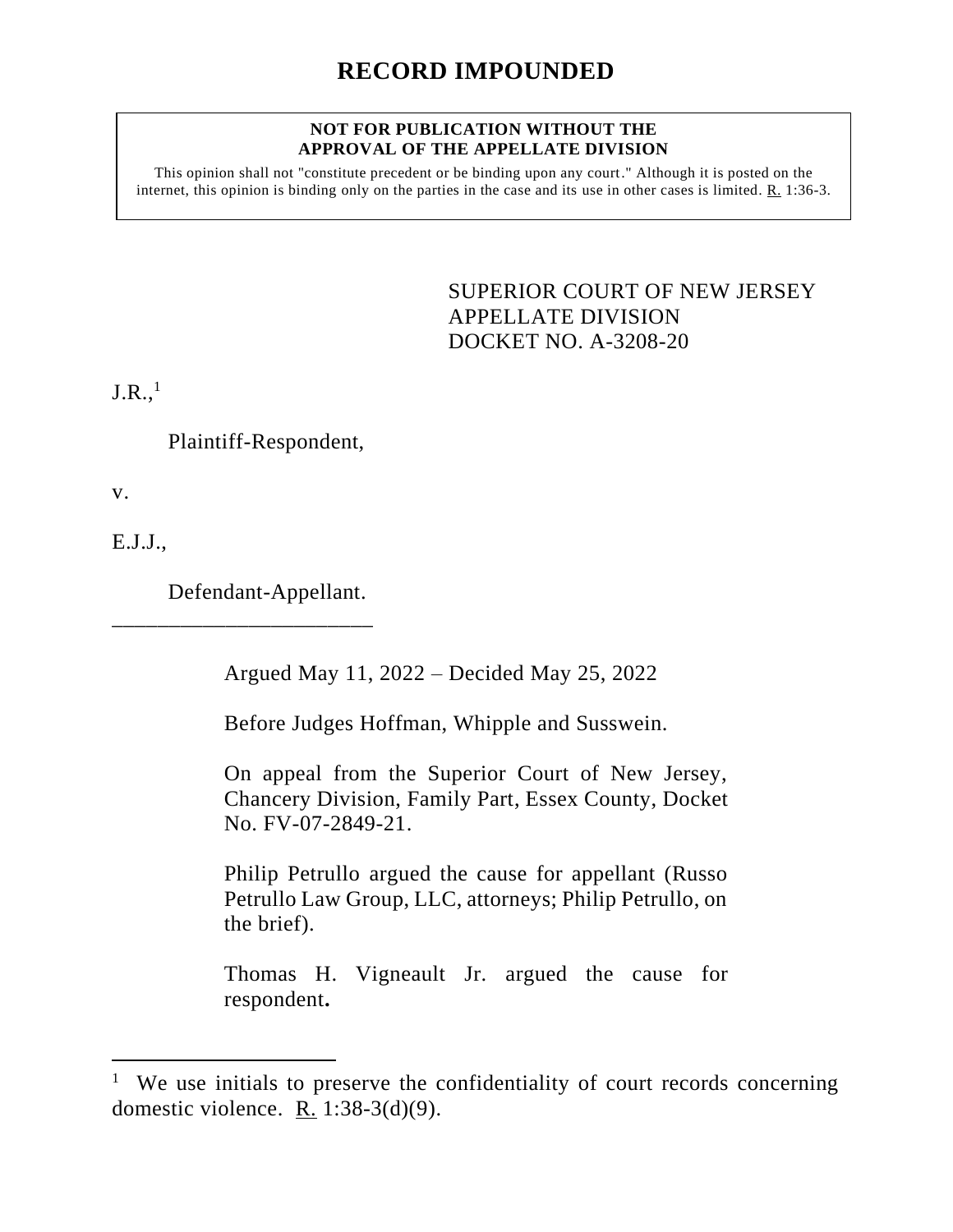## PER CURIAM

Defendant appeals from a June 2, 2021 final restraining order (FRO) entered against him pursuant to the New Jersey Prevention of Domestic Violence Act (PDVA), N.J.S.A. 2C:25-17 to -35. We affirm.

## I.

We provide a detailed recitation of the facts based on the testimony presented during the FRO proceedings. Plaintiff and defendant maintained a romantic relationship for about six years, eventually having one child, E.J. When the trial court held the FRO hearing, E.J. was five years old. Plaintiff and defendant ended their romantic relationship in August 2020, but continued cohabitating until December 2020.

In January 2021, plaintiff and defendant had an argument in a tattoo parlor. Plaintiff eventually obtained a recording of this incident from the tattoo shop's security cameras. The video displayed defendant's "yelling and screaming" at plaintiff, defendant's "snatching [plaintiff's] phone out of [her] hand," and defendant's leaving the tattoo shop while speaking with plaintiff's boyfriend on her phone.

After this incident, plaintiff filed a domestic violence complaint and obtained a temporary restraining order (TRO) against defendant. On February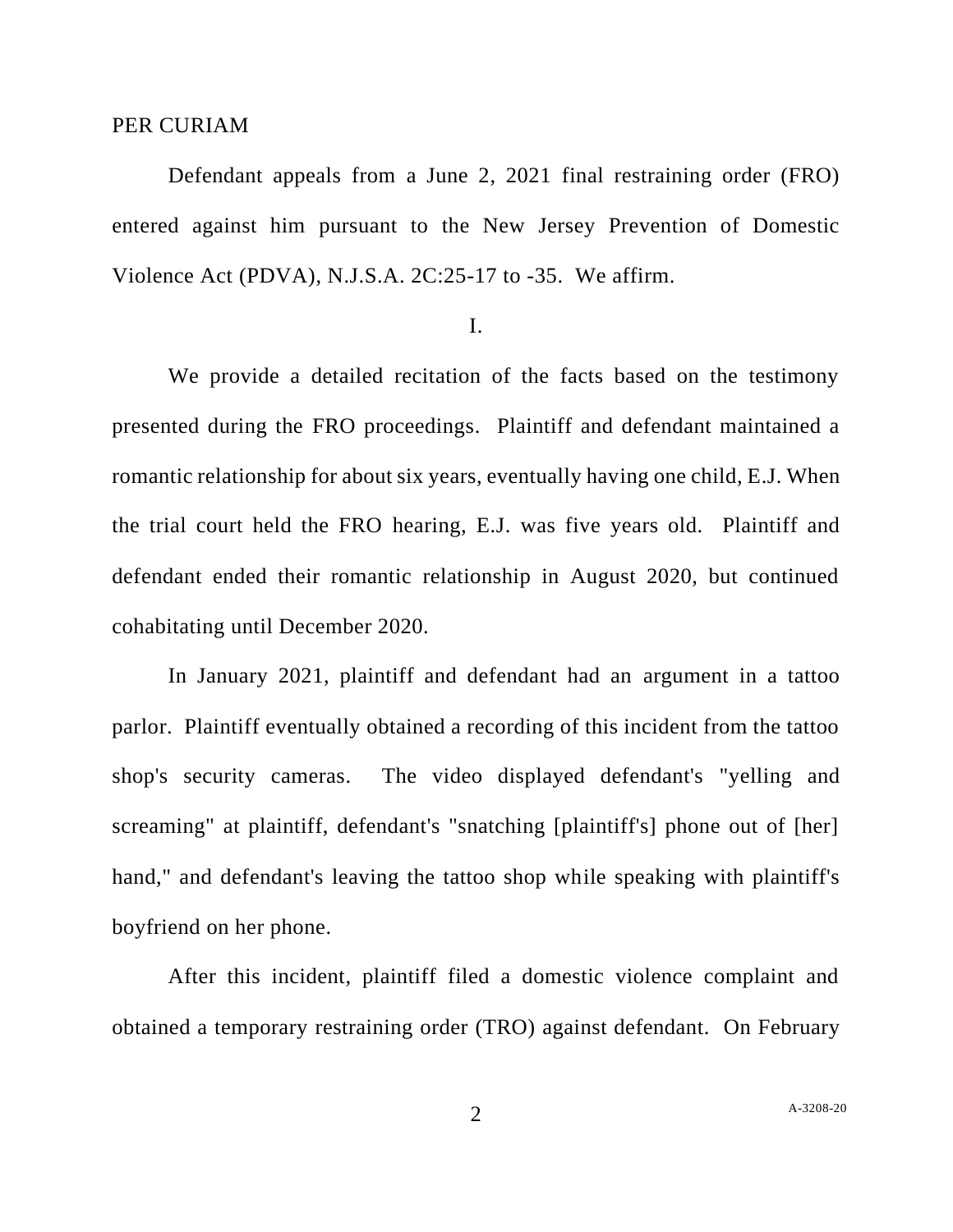12, 2021, following a trial, the Family Part found that the evidence presented did not establish that defendant committed an act of domestic violence in the tattoo parlor encounter and dismissed plaintiff's complaint; however, plaintiff did not produce the security video from the tattoo parlor at the February 12, 2021 FRO trial.<sup>2</sup>

The incident causing plaintiff to file the complaint under review occurred on May 7, 2021, when defendant made threatening statements to plaintiff. Plaintiff sent defendant a text message requesting defendant to tell his mother, who was watching E.J. at the time, to allow E.J. to answer plaintiff's video call. Defendant responded "[m]aybe."

Eventually, plaintiff received a video call; however, when plaintiff accepted the video call, she was speaking with defendant, not E.J. Plaintiff recounted that defendant said "Fuck you, bitch. Here, E.J., talk to your whackass mother. You're a terrible ass mother." Defendant continued, stating, "I'm going to fuck you up and I'm going to fuck your boyfriend up." Plaintiff then asked defendant if he was threatening her, to which defendant responded, "Yes, it's a threat. I'm going to fuck you up and I'm going to fuck your boyfriend up."

<sup>&</sup>lt;sup>2</sup> From our review of the record, it does not appear that plaintiff obtained the security video from the tattoo parlor incident until after the February 12, 2021 FRO trial.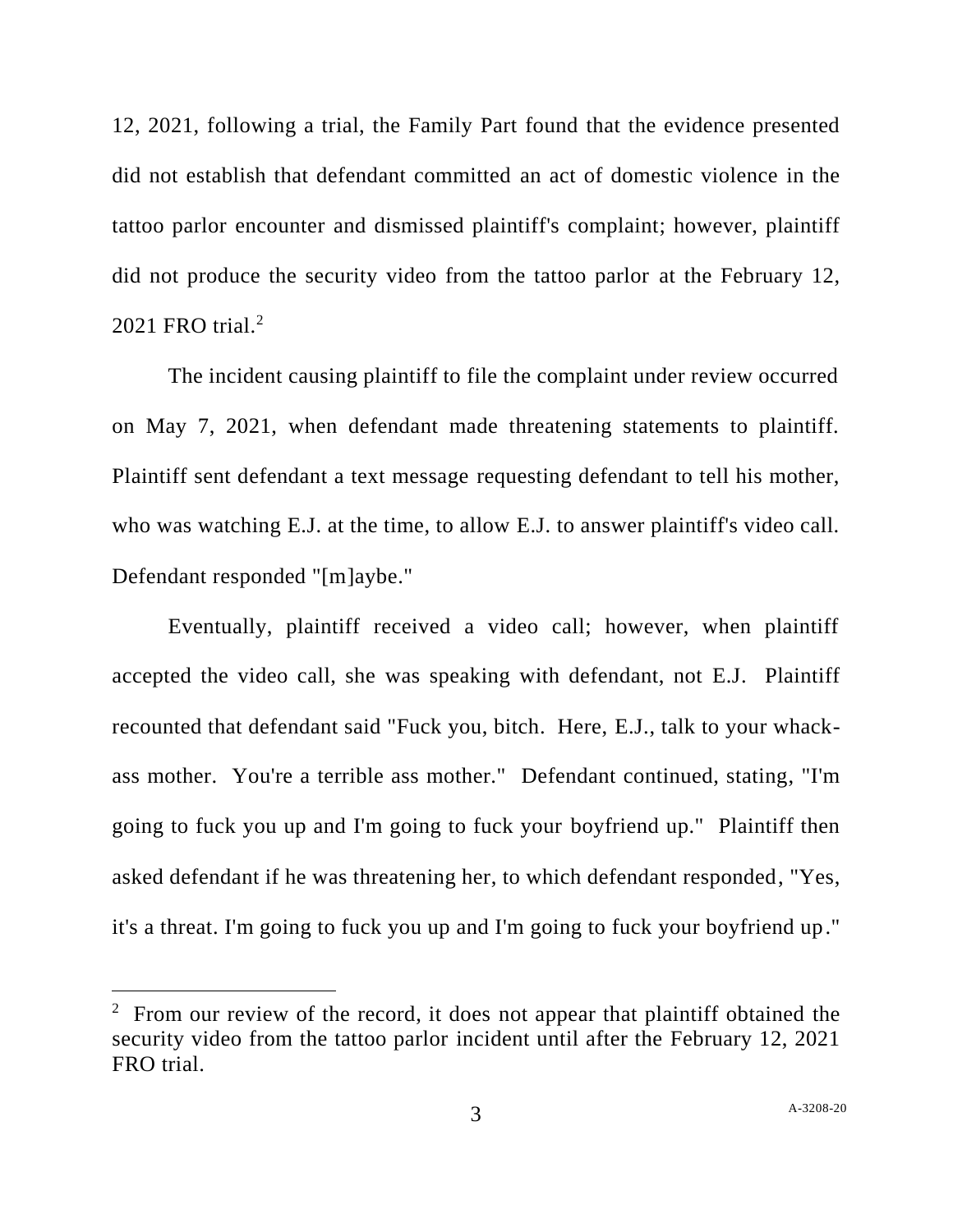This conversation lasted about five minutes before plaintiff ended the video call. Defendant then called plaintiff again via video call. At this point, plaintiff heard defendant in the distance shouting "I'm going to fuck you up, bitch." Defendant testified he was going "fuck [plaintiff] up in a legal sense," not physically.

Plaintiff testified that defendant's threats made her feel "[s]cared . . . because [defendant] has put hands on [her] before." Plaintiff revealed defendant has "beat on [her]" before, which was one reason she left the relationship. Plaintiff further described how defendant has punched her and slapped her in front of E.J. Moreover, plaintiff said she had a recording of defendant admitting to beating her.

Later in plaintiff's testimony, she alleged that defendant has stalked her in the past. Plaintiff recounted that defendant has "[sat] outside her mother's home, where plaintiff resides, and that defendant [has] been caught driving around the area."

Plaintiff claimed she feared defendant would carry out his threats. She stated she "[does not] feel safe around [defendant], near [defendant], anything." The court found plaintiff made a prima facie showing of domestic violence. The court first took judicial notice of the fact that the incident in the tattoo parlor resulted in a finding that plaintiff failed to establish domestic violence.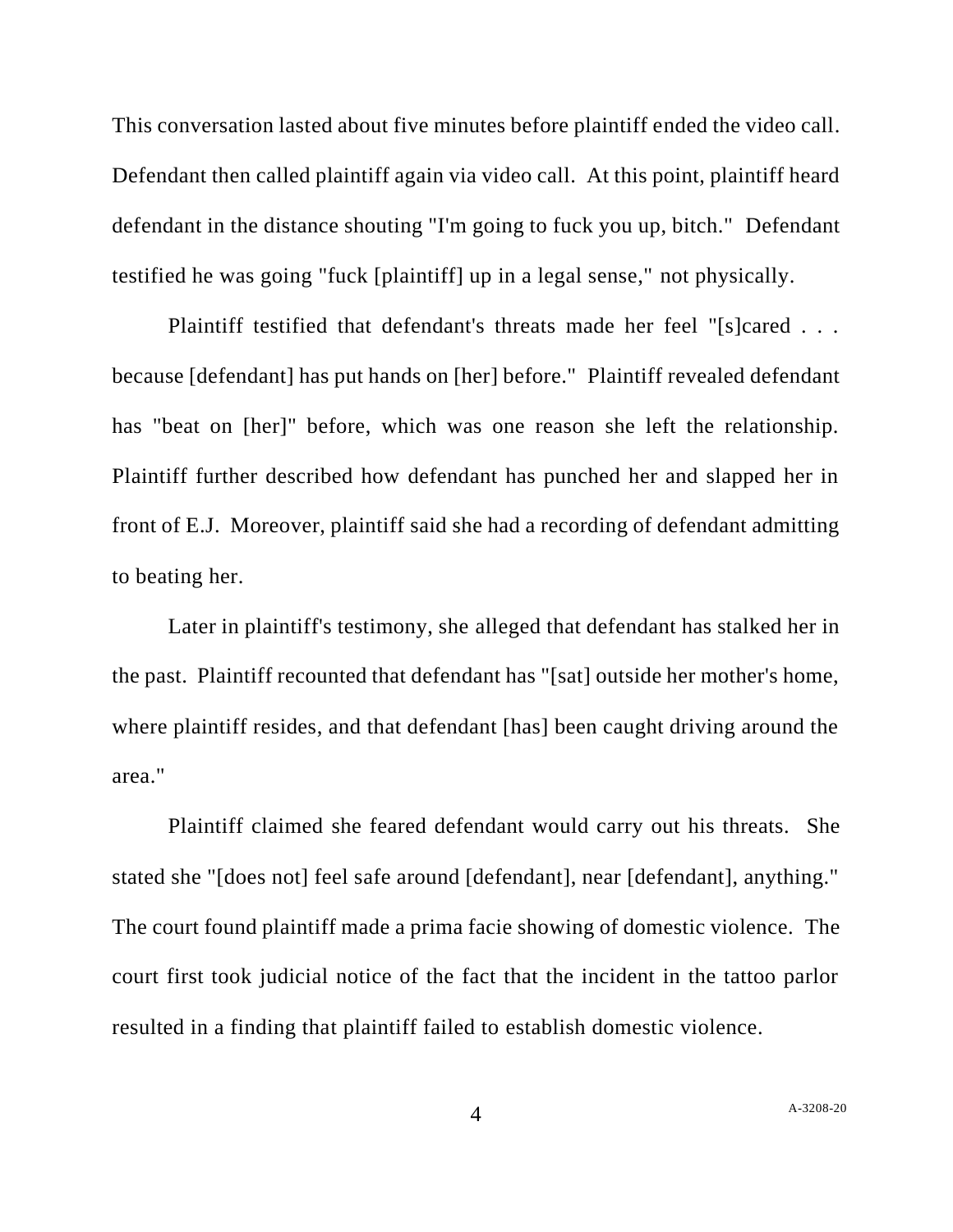The judge found plaintiff sustained her burden of demonstrating a

predicate act of domestic violence. The court explained:

. . .

The court finds that the statement that [defendant] admits to making was made with the intent to frighten the plaintiff, and accordingly the [c]ourt finds that the plaintiff has carried her burden of proof with regard to the predicate act of terroristic threats.

[Defendant] has tried to explain away the statement by indicating that his intent was to merely indicate that he intended to rely upon his legal rights and legal process to fuck her up. His use of his explanation does not carry sufficient weight to overcome the [c]ourt's conclusion that this is more than just a custody dispute. It is a matter in which the defendant has related a controlling nature and a controlling entitlement with regard to property and, and his "possessions. . . ." The [c]ourt is going to issue a final restraining order.

The [c]ourt is finding that restraint necessary to prevent the reoccurrence of earlier domestic violence between the parties which is likely to occur given the history . . . .

On appeal, defendant argues the trial court erred in issuing the FRO. He contends plaintiff failed to prove a predicate act of domestic violence by a preponderance of the evidence, the court set forth inadequate factual findings, and the court erred by permitting plaintiff to testify as to events that exceeded the scope of the domestic violence complaint and were the subject of a prior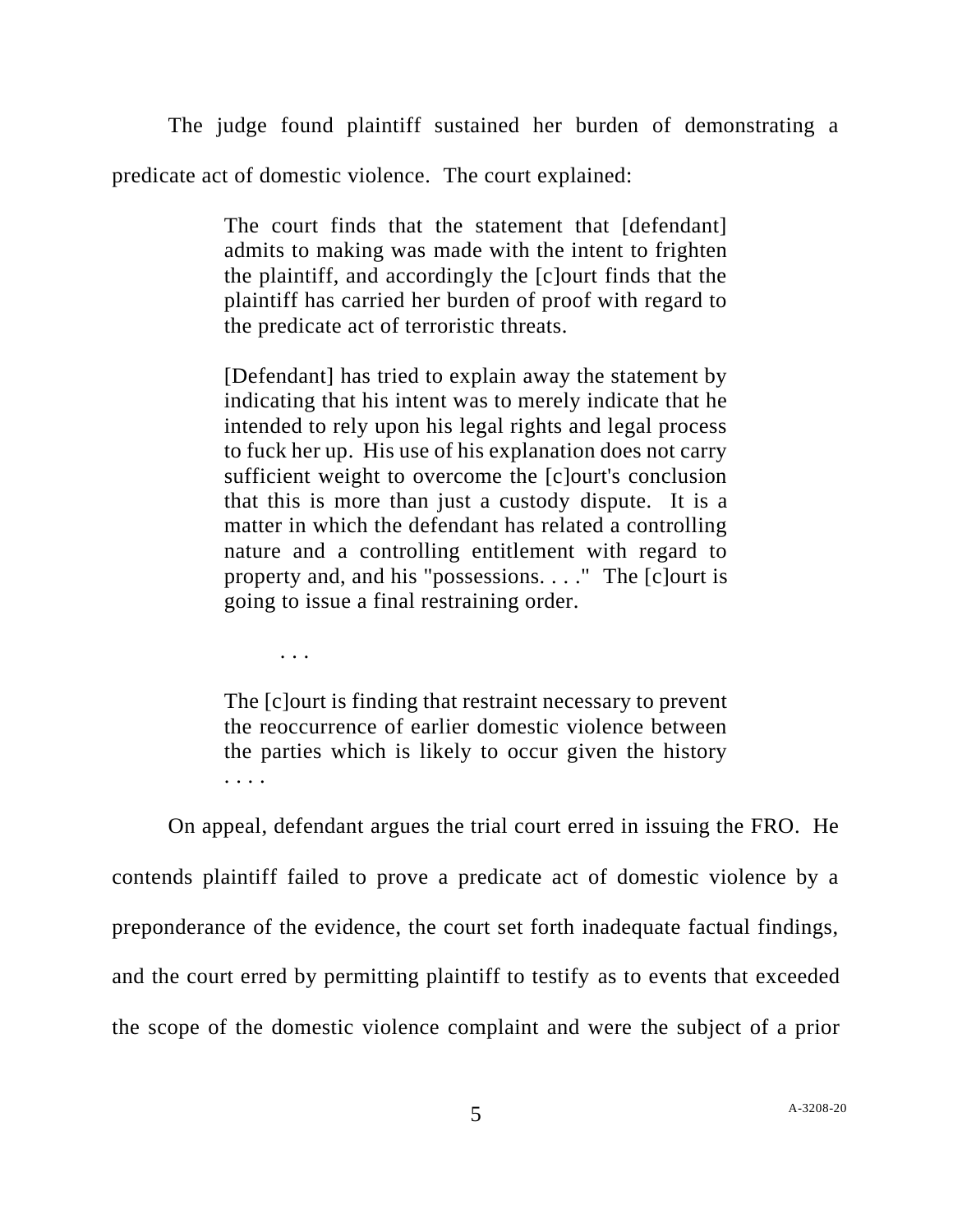domestic violence complaint that was dismissed. Additionally, defendant argues that technological issues during the FRO proceedings violated his due process rights.

II.

Our scope of review of Family Part judges' orders is limited. Cesare v. Cesare, 154 N.J. 394, 411 (1998). We owe substantial deference to the Family Part judge's findings of fact because of his or her special expertise in family matters. Id. at 413. "Deference is especially appropriate 'where the evidence is largely testimonial and involves questions of credibility.'" Id. at 412 (quoting In re Return of Weapons to J.W.D., 149 N.J. 108, 117 (1997)). A judge's factfinding is "binding on appeal when supported by adequate, substantial, credible evidence." Id. at 411-12 (citing Rova Farms Resort, Inc. v. Invs. Ins. Co. of Am., 65 N.J. 474, 484 (1974)). However, we owe no special deference to the trial judge's "interpretation of the law and the legal consequences that flow from established facts." Manalapan Realty, L.P. v. Twp. Comm. of Manalapan, 140 N.J. 366, 378 (1995).

When determining whether to grant an FRO under the PDVA, N.J.S.A. 2C:25-29, a judge must undertake a two-part analysis. Silver v. Silver, 387 N.J. Super. 112, 125-27 (App. Div. 2006). First, "the judge must determine whether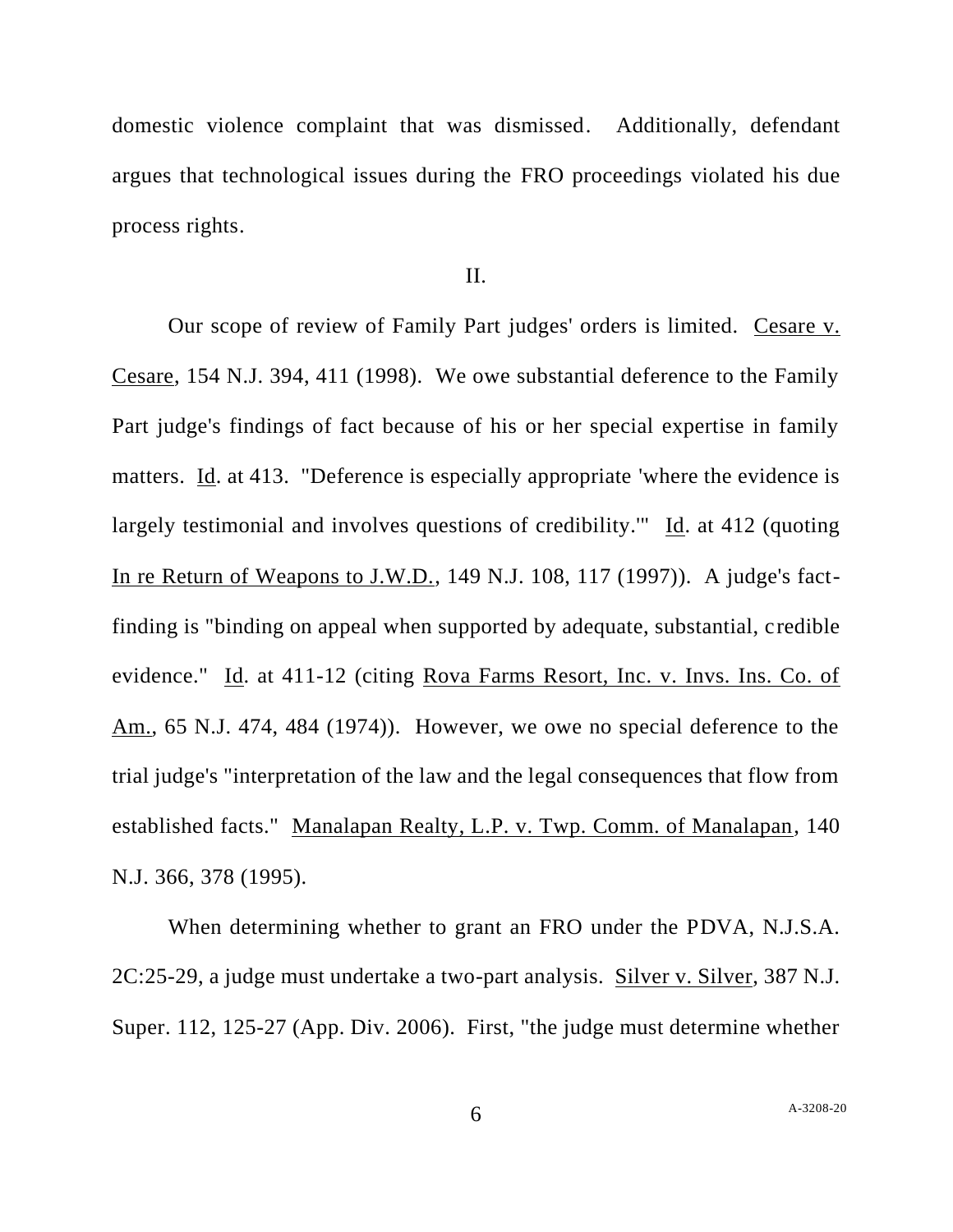the plaintiff has proven, by a preponderance of the credible evidence, that one or more of the predicate acts set forth in N.J.S.A. 2C:25-19(a) has occurred." Id. at 125. Second, the judge must determine whether a restraining order is necessary to protect the plaintiff from future acts or threats of violence. Id. at 127. Since this case turned almost exclusively on the testimony of the witnesses, we defer to the Family Part judge's credibility findings as he had the opportunity to listen to the witnesses and observe their demeanor. Gnall v. Gnall, 222 N.J. 414, 428 (2015). We discern no basis on this record to question the judge's credibility determinations.

We first address defendant's argument that the court erred by permitting plaintiff to testify to events not explicitly mentioned in the domestic violence complaint which were the subject of a prior domestic violence complaint that was dismissed. Due process requires a party receive "notice defining the issues and an adequate opportunity to prepare and respond." H.E.S. v. J.C.S., 175 N.J. 309, 321-22 (2003) (quoting McKeown-Brand v. Trump Castle Hotel & Casino, 132 N.J. 546, 559 (1993)). "There can be no adequate preparation where the notice does not reasonably apprise the party of the charges, or where the issues litigated at the hearing differ substantially from those outlined in the notice. " Nicoletta v. N. Jersey Dist. Water Supply Comm'n of N.J., 77 N.J. 145, 162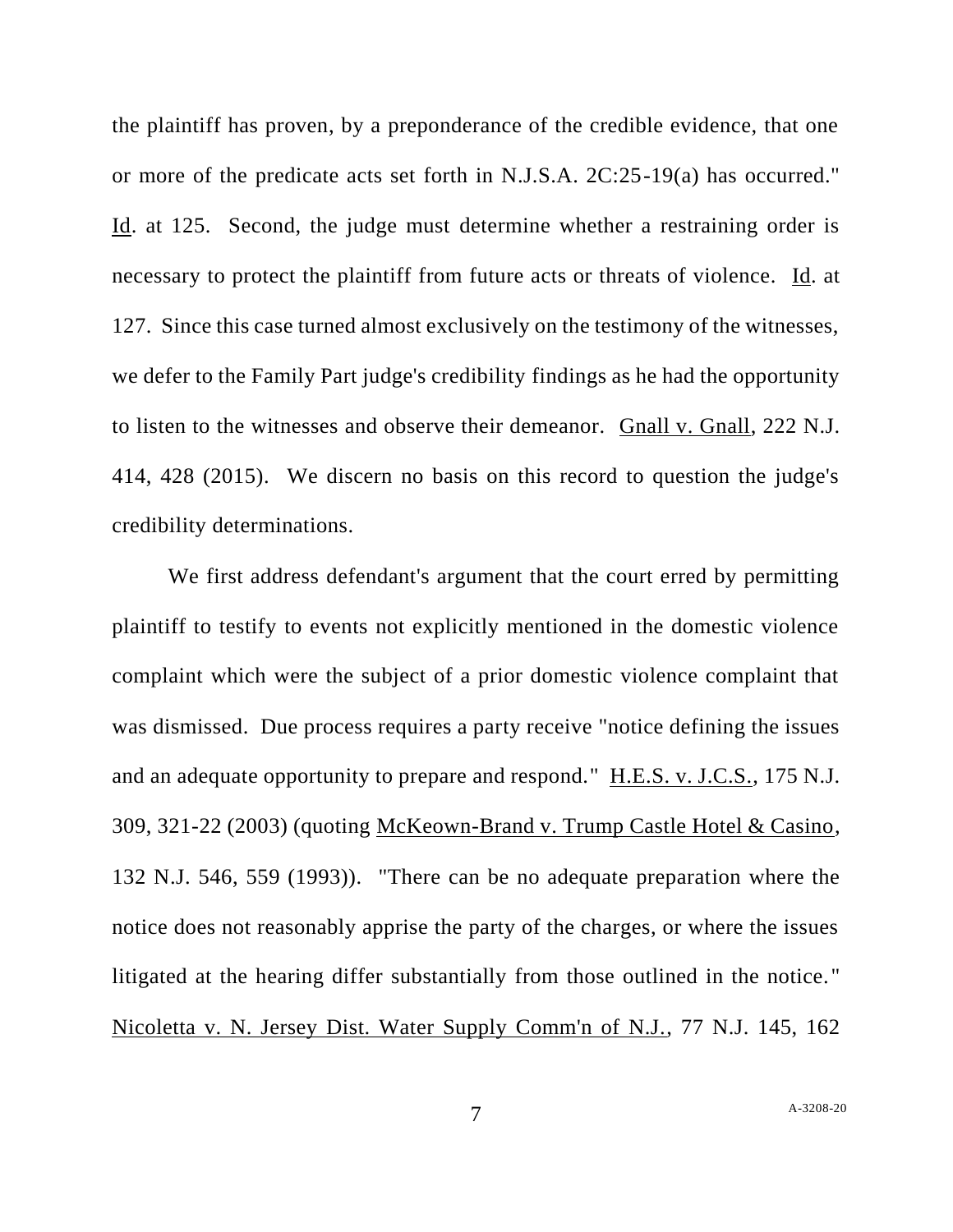(1978) (quoting Dep't of L. & Pub. Safety v. Miller, 115 N.J. Super. 122, 126 (App. Div. 1971)).

We are satisfied that defendant received "an adequate opportunity to prepare and respond" to plaintiff's complaint. J.C.S., 175 N.J. at 321-22 (quoting McKeown-Brand, 132 N.J. at 559). Plaintiff's May 7, 2021 domestic violence complaint noted: "[PLAINTIFF] STATED THAT [DEFENDANT] HAS ABUSED HER IN THE PAST BUT DID NOT REPORT IT. . . . " Plaintiff testified that defendant had punched her in the past. Defendant objected, claiming he did not have adequate notice of these allegations because plaintiff did not testify to the specific dates and times of this prior physical abuse. We reject defendant's argument that plaintiff needed to testify as to the specific dates and times of the prior physical abuse, so long as defendant received adequate notice of the allegations to defend against them. See Roe v. Roe, 253 N.J. Super. 418, 421-32 (App. Div. 1992) ("If the Legislature had intended to limit admissibility only to prior adjudications of domestic violence, as opposed to 'the previous history,' we are certain the statute would have clearly said so."). Further, the court offered defendant more time to prepare before permitting plaintiff's testimony. Accordingly, we discern no error from the court's permitting plaintiff to testify to defendant's past abuse.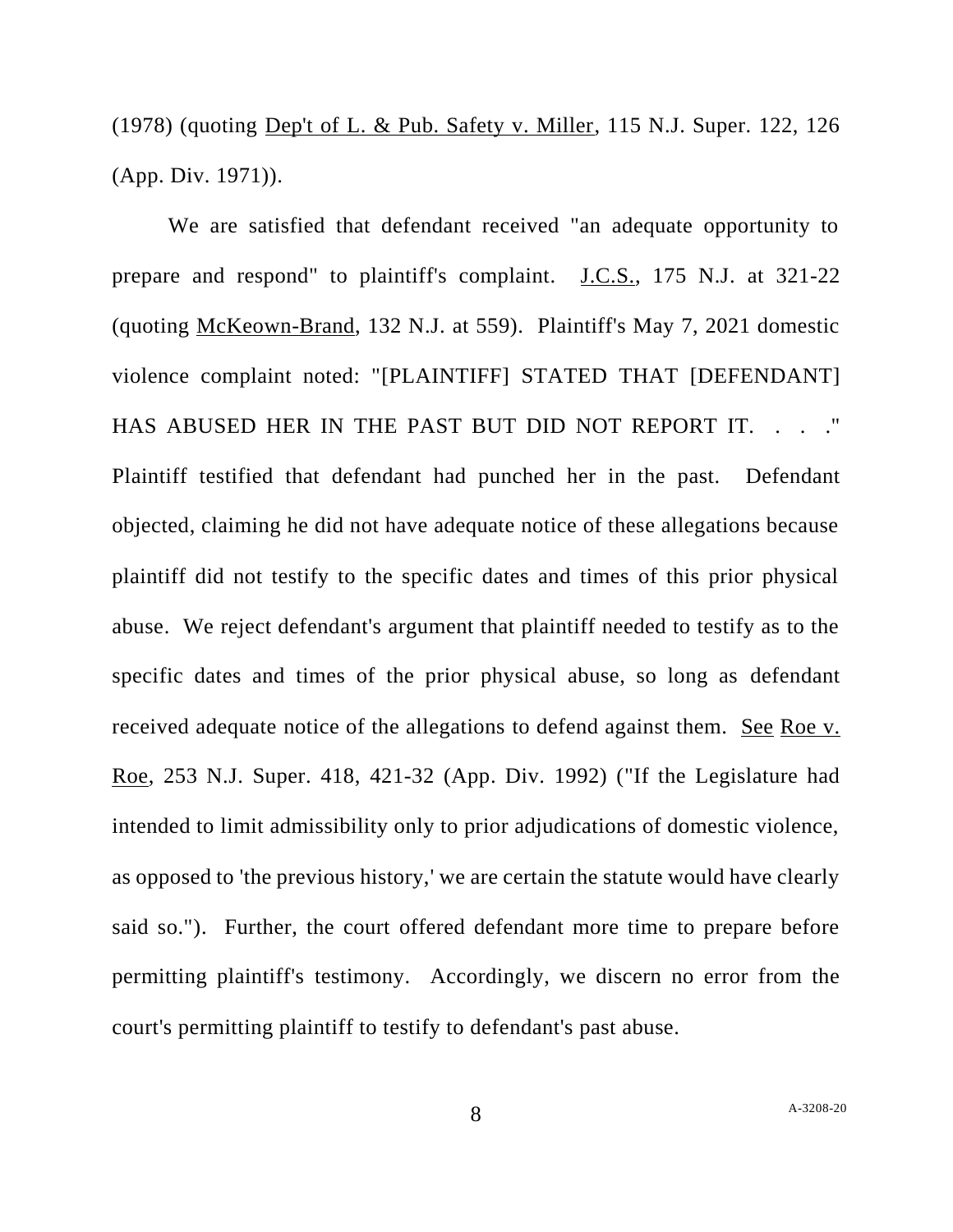The record also does not suggest plaintiff sought to re-litigate the incident in the tattoo parlor as a basis for an FRO. Defendant's May 7, 2021 outburst during a videocall with plaintiff served as the basis for this FRO. The court thus did not err in allowing plaintiff to testify to defendant's behavior in the tattoo parlor. The judge also did not err in allowing plaintiff to play a video recording of this incident.

We next address defendant's argument that the court erred in finding plaintiff established a predicate act of domestic violence by a preponderance of the evidence. The PDVA, N.J.S.A. 2C:25-19(a), "defines domestic violence by referring to a list of predicate acts that are otherwise found within the New Jersey Code of Criminal Justice." J.D., 207 N.J. at 473. If a plaintiff establishes that a predicate act has been committed by a preponderance of the evidence, the court must then make a finding that "relief is necessary to prevent further abuse." J.D., 207 N.J. at 476. Terroristic threats, prohibited by N.J.S.A. 2C:12-3, provides that:

> A person is guilty of a crime of the third[-]degree if he threatens to commit any crime of violence with the purpose to terrorize another or to cause evacuation of a building, place of assembly, or facility of public transportation, or otherwise to cause serious public inconvenience, or in reckless disregard of the risk of causing such terror or inconvenience.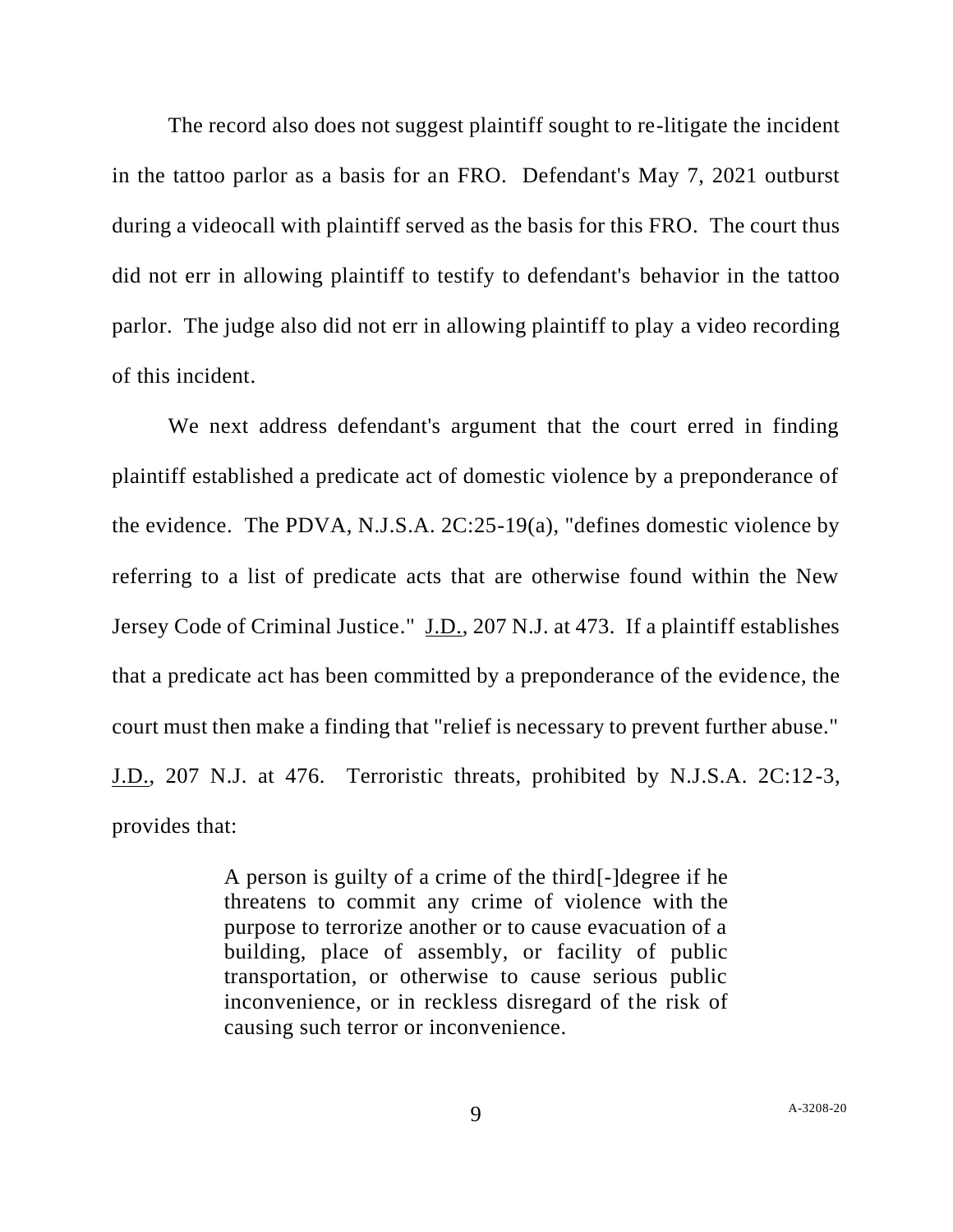[N.J.S.A.  $2C:12-3(a)^3$ .]

However, we recently struck down the "reckless disregard" portion of N.J.S.A. 2C:12-3(a) as facially overbroad in violation of the First Amendment. State v. Fair, 469 N.J. Super. 538 (App. Div. 2021); U.S. Const. Amend. 1. In that case, we determined the "reckless disregard" portion of section (a) could swallow up constitutionally protected speech that falls short of unprotected "true threats." Id. at 548. Accordingly, we must analyze whether the record demonstrates that the court relied on the "reckless disregard" portion of N.J.S.A. 2C:12-3(a). We conclude it does not.

Our analysis depends on whether the court found defendant acted "with the purpose" to terrorize plaintiff. N.J.S.A. 2C:12-3(a). "A finding of a purpose [] may be inferred from the evidence presented," informed by "[c]ommon sense and experience[.]" D.M.R. v. M.K.G., 467 N.J. Super. 308, 323 (2021) (quoting

<sup>3</sup> N.J.S.A. 2C:12-3 consists of two sections, (a) and (b). N.J.S.A. 2C:12-3(b) provides:

<sup>&</sup>quot;[a] person is guilty of a crime of the third degree if he threatens to kill another with the purpose to put him in imminent fear of death under circumstances reasonably causing the victim to believe the immediacy of the threat and the likelihood that it will be carried out."

Because it is undisputed that defendant did not threaten to kill plaintiff, we do not address section (b).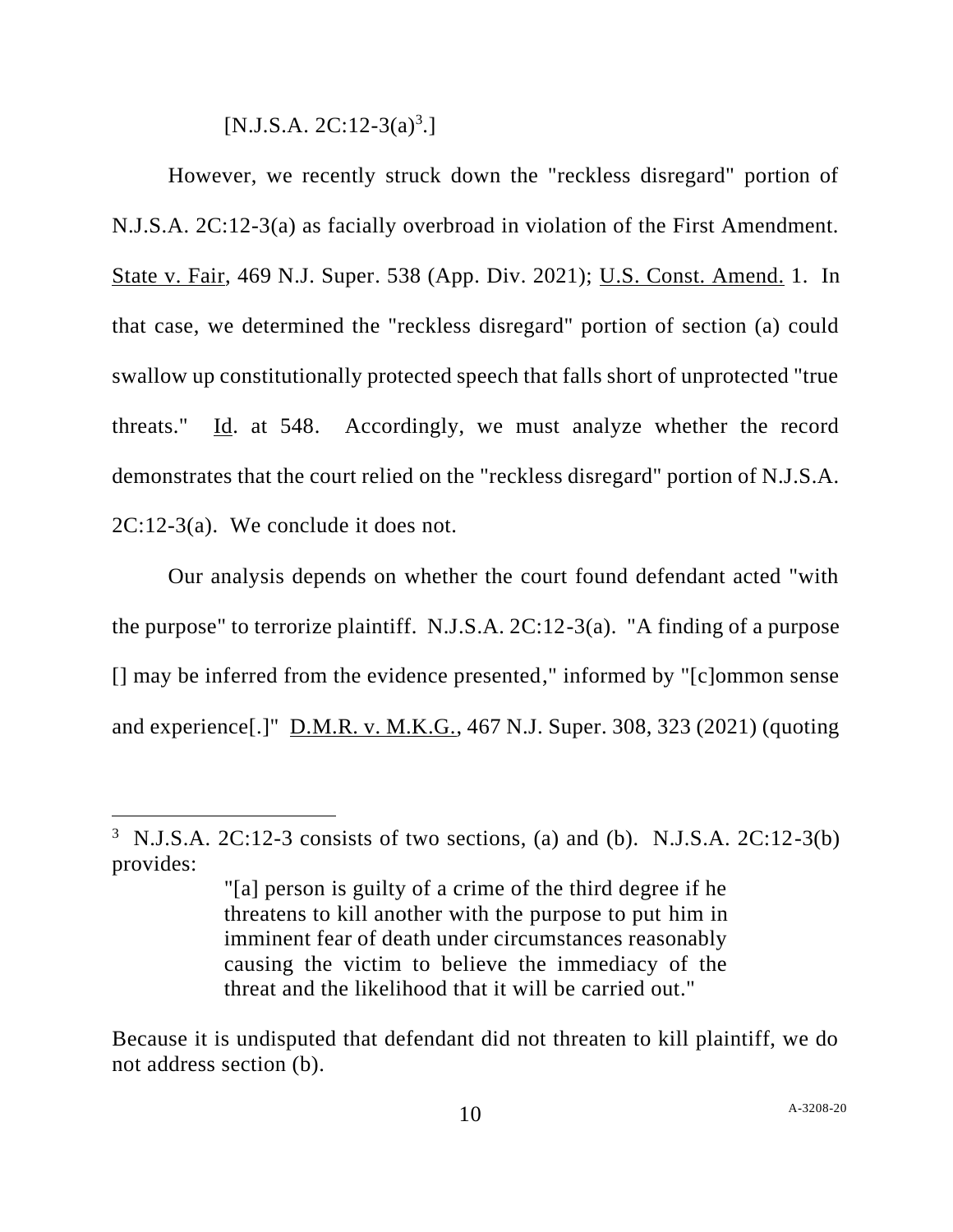State v. Hoffman, 149 N.J. 564, 577 (1997)). Indeed, "the previous history, if any, of domestic violence between the parties . . . . 'helps to inform the court regarding defendant's purpose, motive'" and "otherwise ambiguous communications or behavior[.]" J.D., 207 N.J. at 479 (quoting H.E.S. 175 N.J. 309, 327 (2003)). See also State v. Castagna, 387 N.J. Super. 598, 606 (App. Div. 2006).

In his oral opinion, the judge clearly explained:

The [c]ourt finds that the statement that [defendant] admits to making was made **with the intent to frighten the plaintiff**, and accordingly the [c]ourt finds that the plaintiff has carried her burden of proof with regard to the predicate act of terroristic threats.

. . .

The [c]ourt is finding that restraint is necessary to prevent the reoccurrence of earlier domestic violence between the parties which is likely to occur given the history...

The judge did not indicate that defendant acted "in reckless disregard" that his words would frighten plaintiff, nor did the judge utter anything of semantic equivalence. The judge found defendant made his statements "with the intent" to frighten plaintiff. "Common sense and experience" make clear the judge relied on the "purpose" portion of N.J.S.A. 2C:12-3(a), not the "reckless disregard" portion. D.M.R., 467 N.J. Super. at 323 (2021) (quoting Hoffman,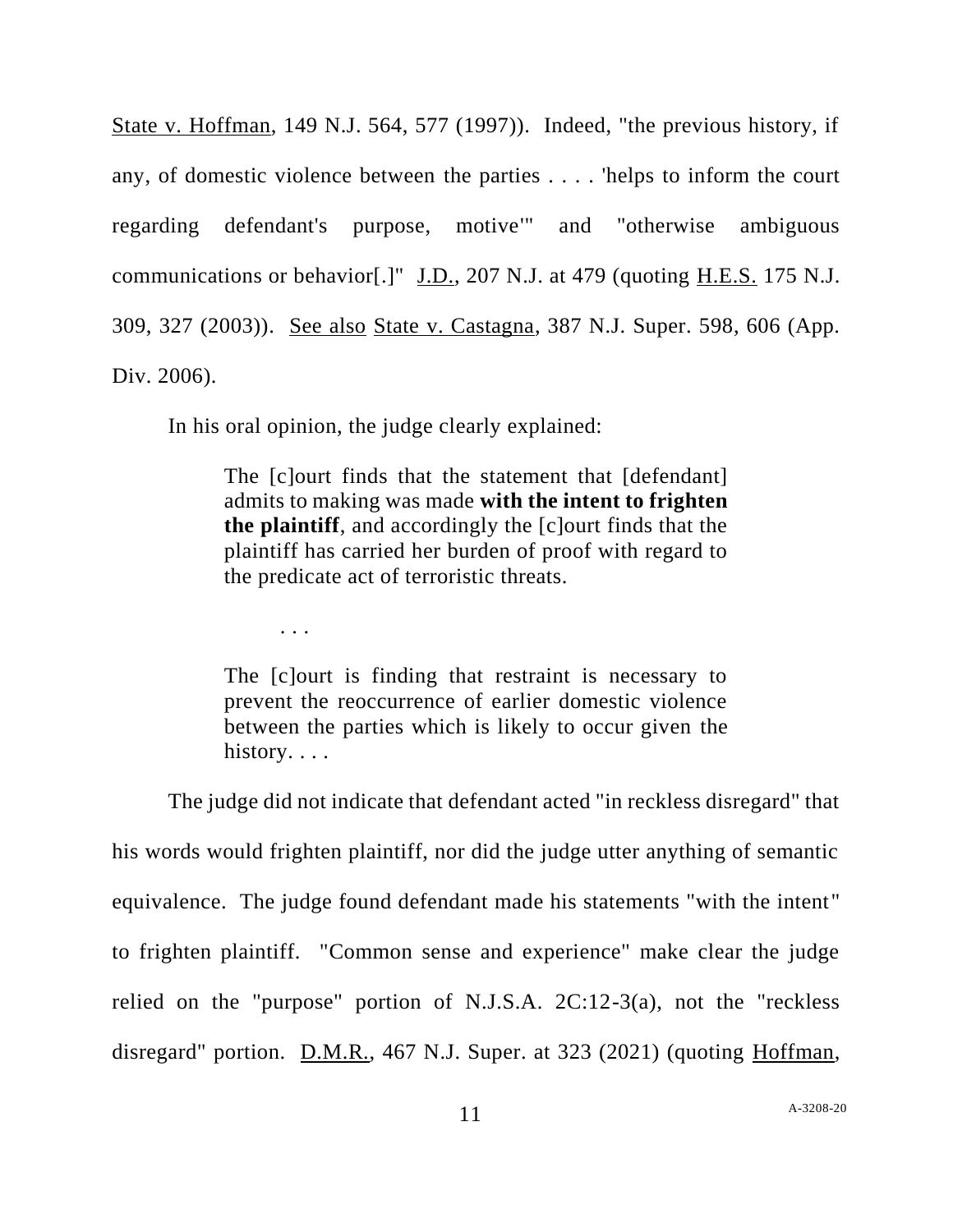149 N.J. at 577). The record also makes clear that defendant's "conscious object" of his statement was to frighten plaintiff. J.D., 207 N.J. at 479 (quoting H.E.S., 175 N.J. at 327). Indeed, when plaintiff responded to defendant's first round of threats by asking "[I]s this a threat?" defendant responded by stating "Yes, it's a threat. I'm going to fuck you up and I'm going to fuck your boyfriend up." The record therefore amply supports that the judge relied on the "purpose" portion of N.J.S.A. 2C:12-3(a). The court explained this on the record, and therefore made adequate factual findings to support entry of an FRO.

We also reject defendant's contention that technological issues during the FRO proceedings violated his due process rights. "The United States Supreme Court has recognized the due process guarantee expressed in the Fourteenth Amendment to the United States Constitution includes 'the requirement of "fundamental fairness"' in a legal proceeding." In re Adoption of Child ex rel. M.E.B., 444 N.J. Super. 83, 88 (App. Div. 2016). While the New Jersey Constitution "does not expressly refer to the right to due process of law," the Supreme Court "has engrafted these protections upon Article I, Paragraph 1 of the State Constitution, concluding it also 'protect[s] against injustice and, to that extent, protect<sup>[s]</sup> values like those encompassed by the principle<sup>[s]</sup> of due process.'" Ibid. The right to due process entitles a civil litigant to, inter alia, a